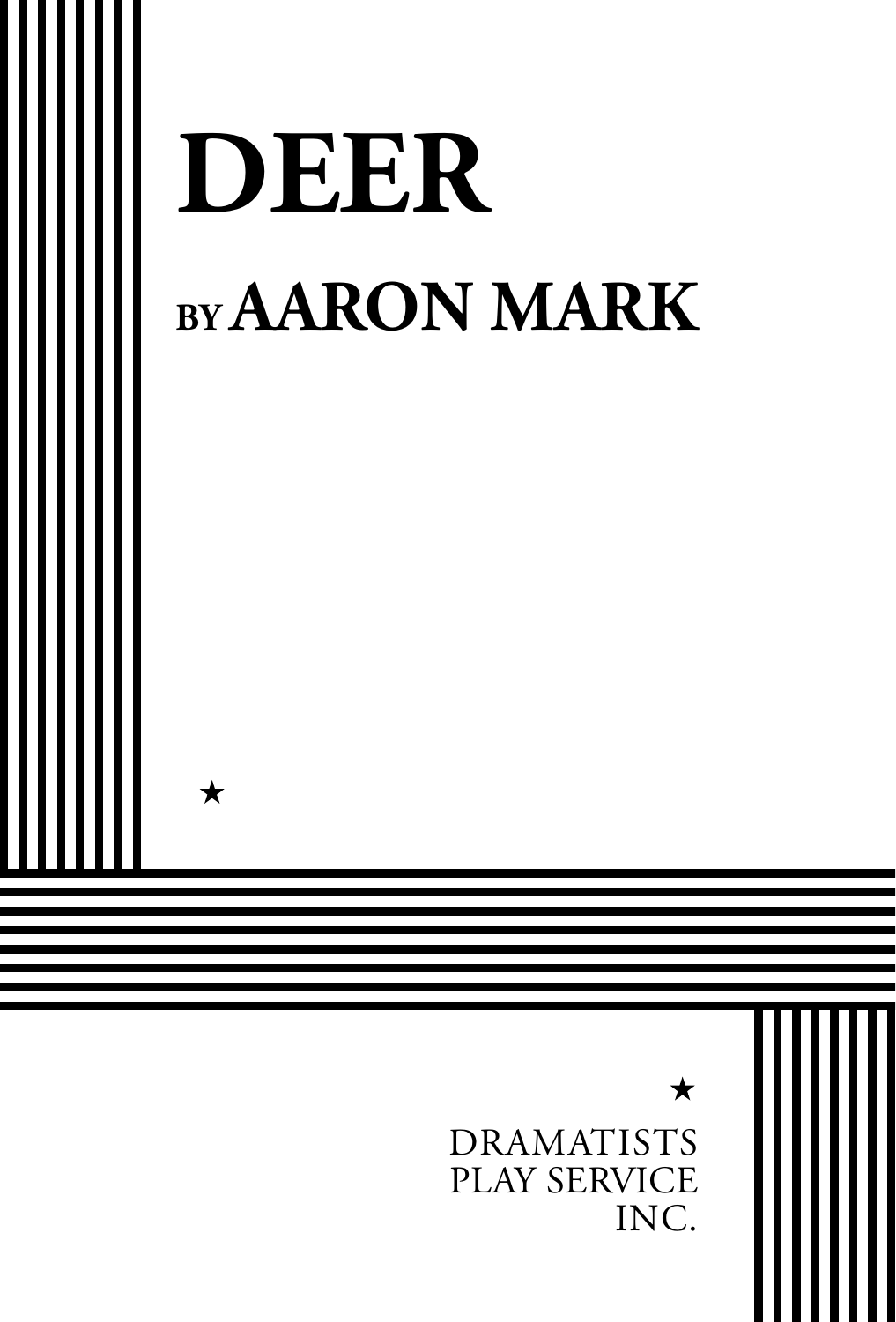#### DEER Copyright © 2016, Aaron Mark

#### All Rights Reserved

CAUTION: Professionals and amateurs are hereby warned that performance of DEER is subject to payment of a royalty. It is fully protected under the copyright laws of the United States of America, and of all countries covered by the International Copyright Union (including the Dominion of Canada and the rest of the British Commonwealth), and of all countries covered by the Pan-American Copyright Convention, the Universal Copyright Convention, the Berne Convention, and of all countries with which the United States has reciprocal copyright relations. All rights, including without limitation professional/amateur stage rights, motion picture, recitation, lecturing, public reading, radio broadcasting, television, video or sound recording, all other forms of mechanical, electronic and digital reproduction, transmission and distribution, such as CD, DVD, the Internet, private and file-sharing networks, information storage and retrieval systems, photocopying, and the rights of translation into foreign languages are strictly reserved. Particular emphasis is placed upon the matter of readings, permission for which must be secured from the Author's agent in writing.

The English language stock and amateur stage performance rights in the United States, its territories, possessions and Canada for DEER are controlled exclusively by DRAMATISTS PLAY SERVICE, INC., 440 Park Avenue South, New York, NY 10016. No professional or nonprofessional performance of the Play may be given without obtaining in advance the written permission of DRAMATISTS PLAY SERVICE, INC., and paying the requisite fee.

Inquiries concerning all other rights should be addressed to ICM Partners, 730 Fifth Avenue, New York, NY 10019. Attn: Ross Weiner.

#### **SPECIAL NOTE**

Anyone receiving permission to produce DEER is required to give credit to the Author(s) as sole and exclusive Author(s) of the Play on the title page of all programs distributed in connection with performances of the Play and in all instances in which the title of the Play appears, including printed or digital materials for advertising, publicizing or otherwise exploiting the Play and/or a production thereof. Please see your production license for font size and typeface requirements.

Be advised that there may be additional credits required in all programs and promotional material. Such language will be listed under the "Additional Billing" section of production licenses. It is the licensee's responsibility to ensure any and all required billing is included in the requisite places, per the terms of the license.

#### **SPECIAL NOTE ON SONGS AND RECORDINGS**

For performances of copyrighted songs, arrangements or recordings mentioned in these Plays, the permission of the copyright owner(s) must be obtained. Other songs, arrangements or recordings may be substituted provided permission from the copyright owner(s) of such songs, arrangements or recordings is obtained; or songs, arrangements or recordings in the public domain may be substituted.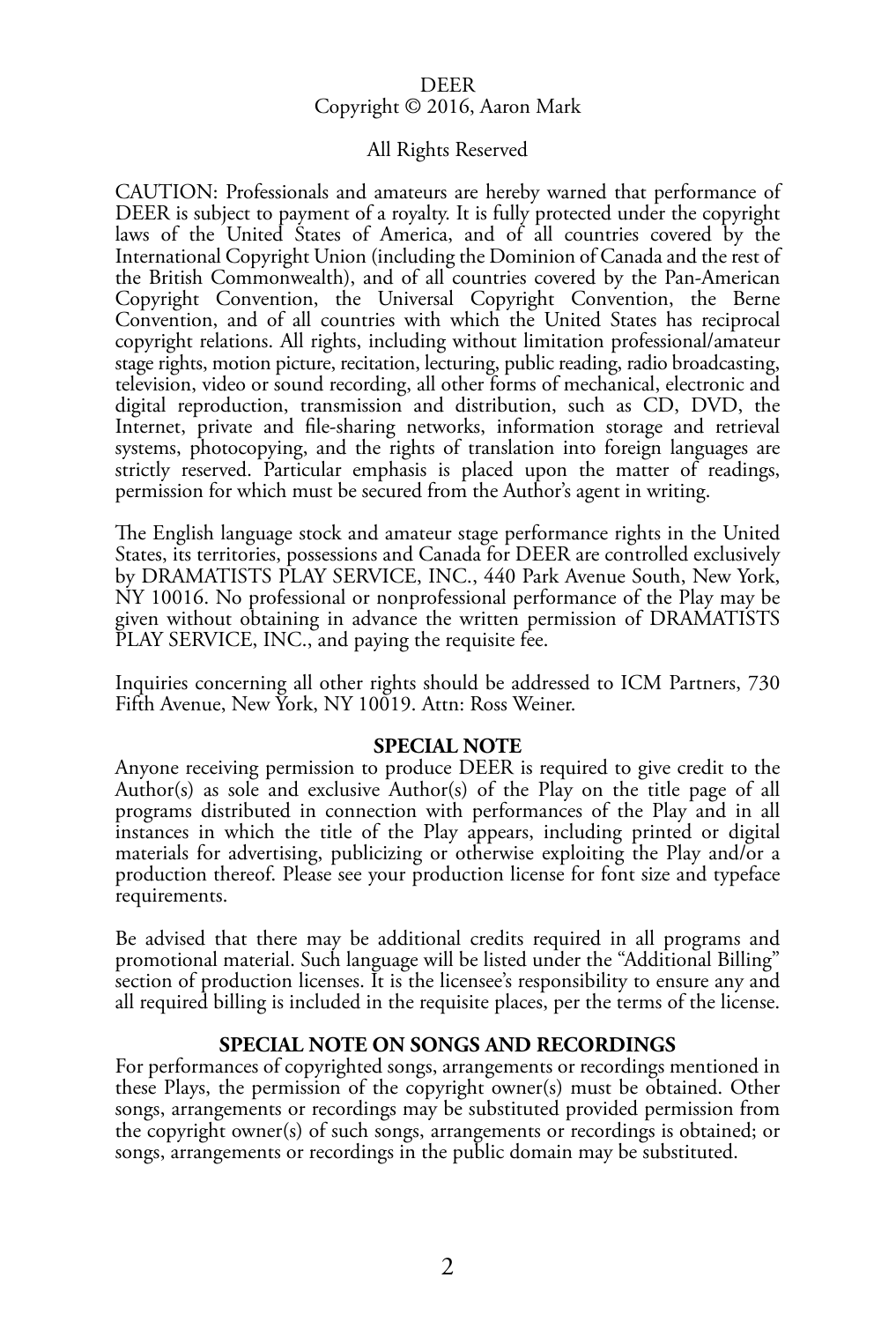*For Alison Fraser*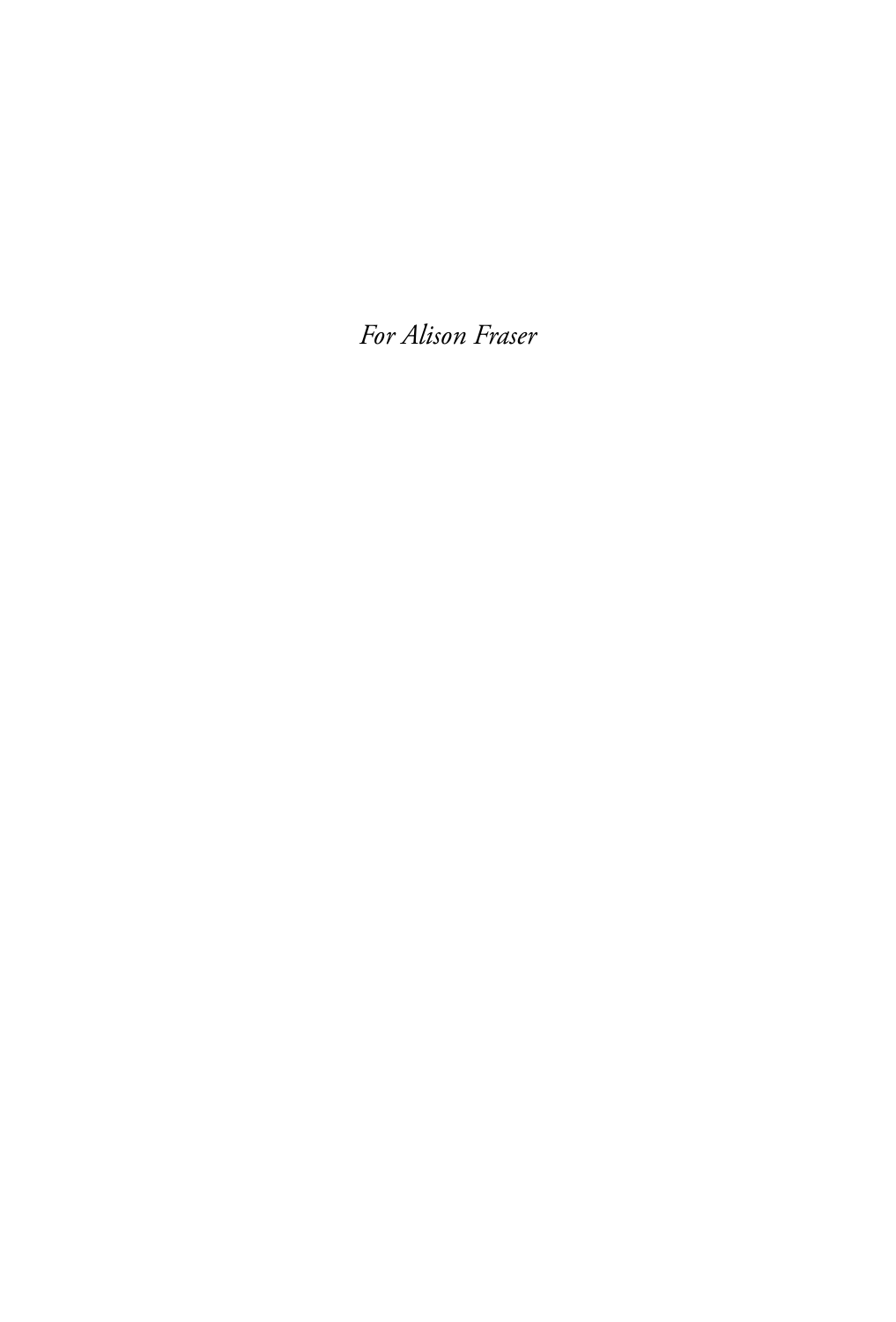## **ACKNOWLEDGMENTS**

Thank you to Peter, Betsey, Ron, and Jane Brown; Linda Chapman; Tom Hewitt; Zachary Isaacson; Aaron Malkin; Jim Nicola; Susan Pilarre; Alice Scovell; Rachel Silverman; Bob Stillman; Ross Weiner; Kristine Zbornik; and especially to Alison Fraser and Chip Zien, for whom these parts were written, who both brilliantly, hilariously, disturbingly read various drafts for me in various living rooms (and one rehearsal studio).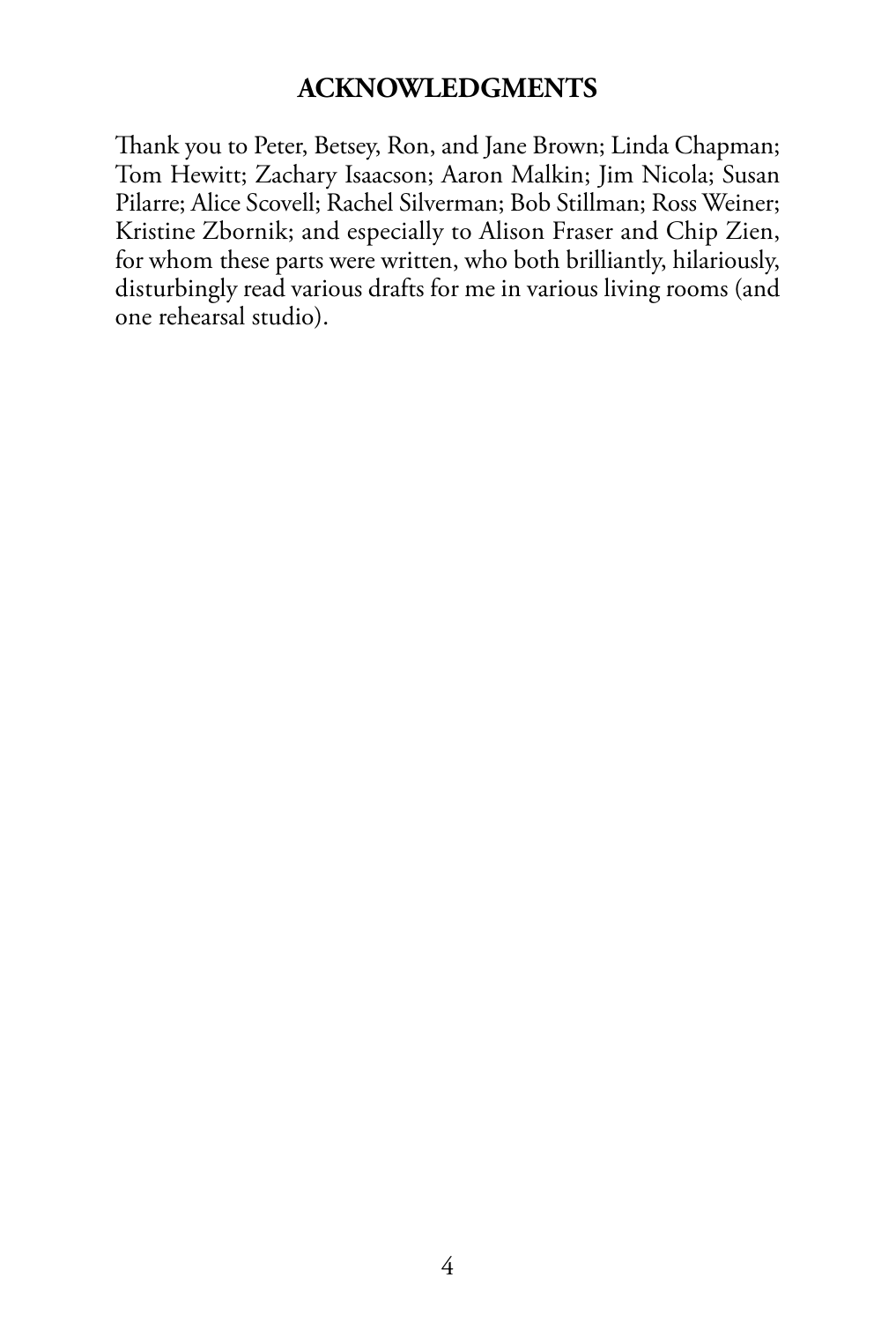#### **CHARACTERS**

CYNTHIA, fifties, a New York public school counselor KEN, fifties/sixties, her husband, a novelist DEER, the deer, voiced at times by both actors

#### **TIME and PLACE**

The play takes place this past fall in Ken and Cynthia's car, then in the living room of their house in the Poconos.

#### **ON THE BLOOD AND DIRT**

The blood and dirt in this play must be prominent; for the majority of the first act, Ken and Cynthia are covered in both. The more disgustingly filthy they are allowed to be, the more unsettling it will be later when they (and the elements around them) become cleaner and cleaner.

## **ON INTERMISSION**

Though it does make for a relatively short second act, intermission falls when it does in part so that the actors have time to wash themselves off. That said, if you think you can pull this off straight through, without an intermission, I say go for it, and more power to you.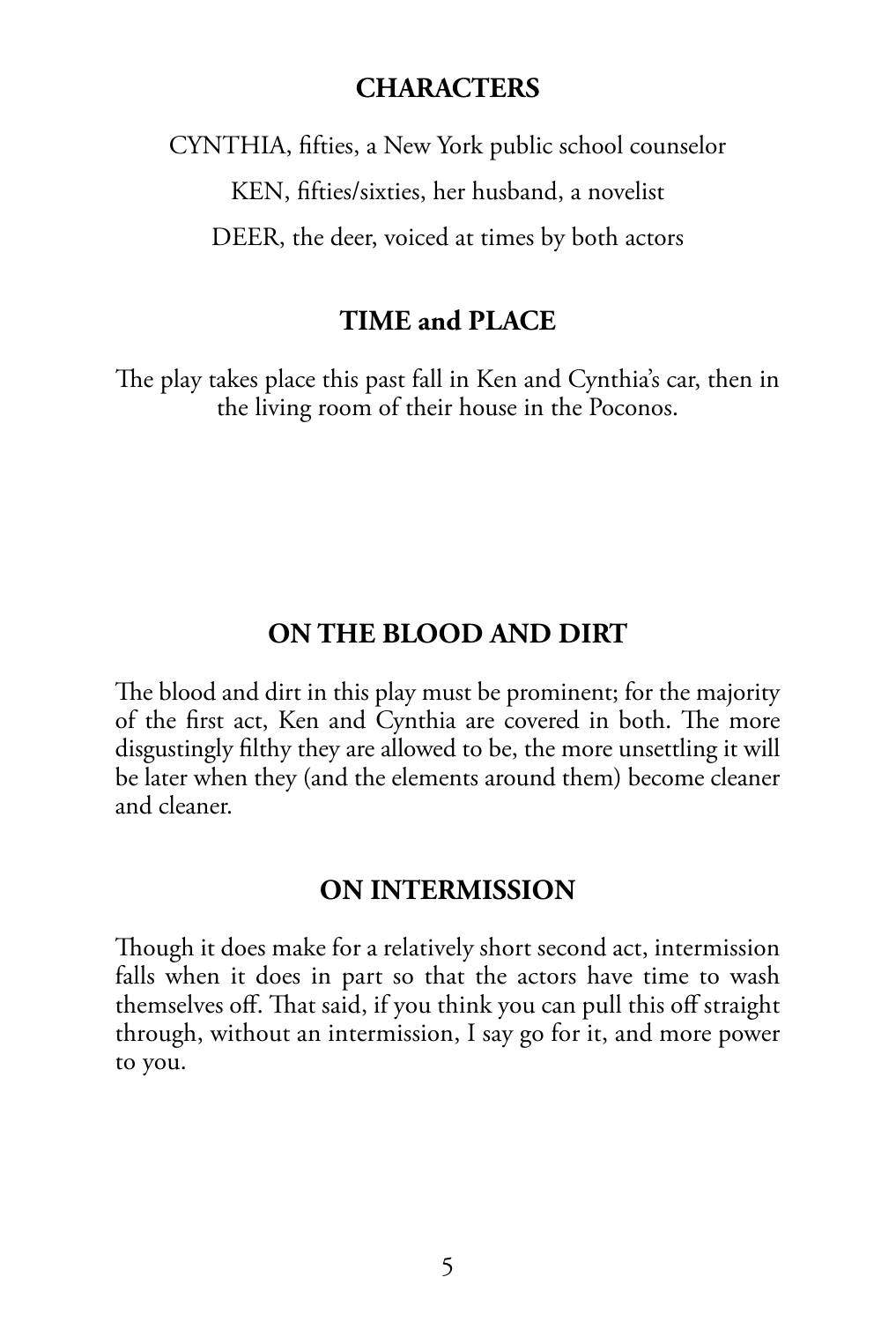# **DEER**

## **ACT ONE**

### **Scene 1**

*Cynthia's car. The dead of night. She's driving. Ken's in the passenger's seat.*

KEN. My god, Cynthia, when's the last time we had a weekend alone together? Sometime in the nineties? Must've been before Sammy was born, I mean, my god … You know what, come to think of it, last time we were alone out here may very well have been when she was conceived! Huh …

*Cynthia just stares ahead at the road.*

So in the morning, we'll go kayaking, yes? Don't you think? Because if we get up and going, you know — We should get up and going, because then I've got to write. Not that spending time with you isn't my priority, of course, but I do have to do some work, and you could use the time to yourself, I'm sure, you — Jesus, *you*, Cynthia — My god, right? When was the last time you were alone with yourself? Sometime in the *eighties*? How remarkable to have all this time now. All this space. For *you*, I mean, it's really remarkable, don't you think?

*Silence. She just drives.*

Honey?

*A momentary blackout; the passage of time. Then: Cynthia still drives, not remotely acknowledging Ken as he babbles on.*

You didn't start reading my manuscript yet, did you? Cynthia?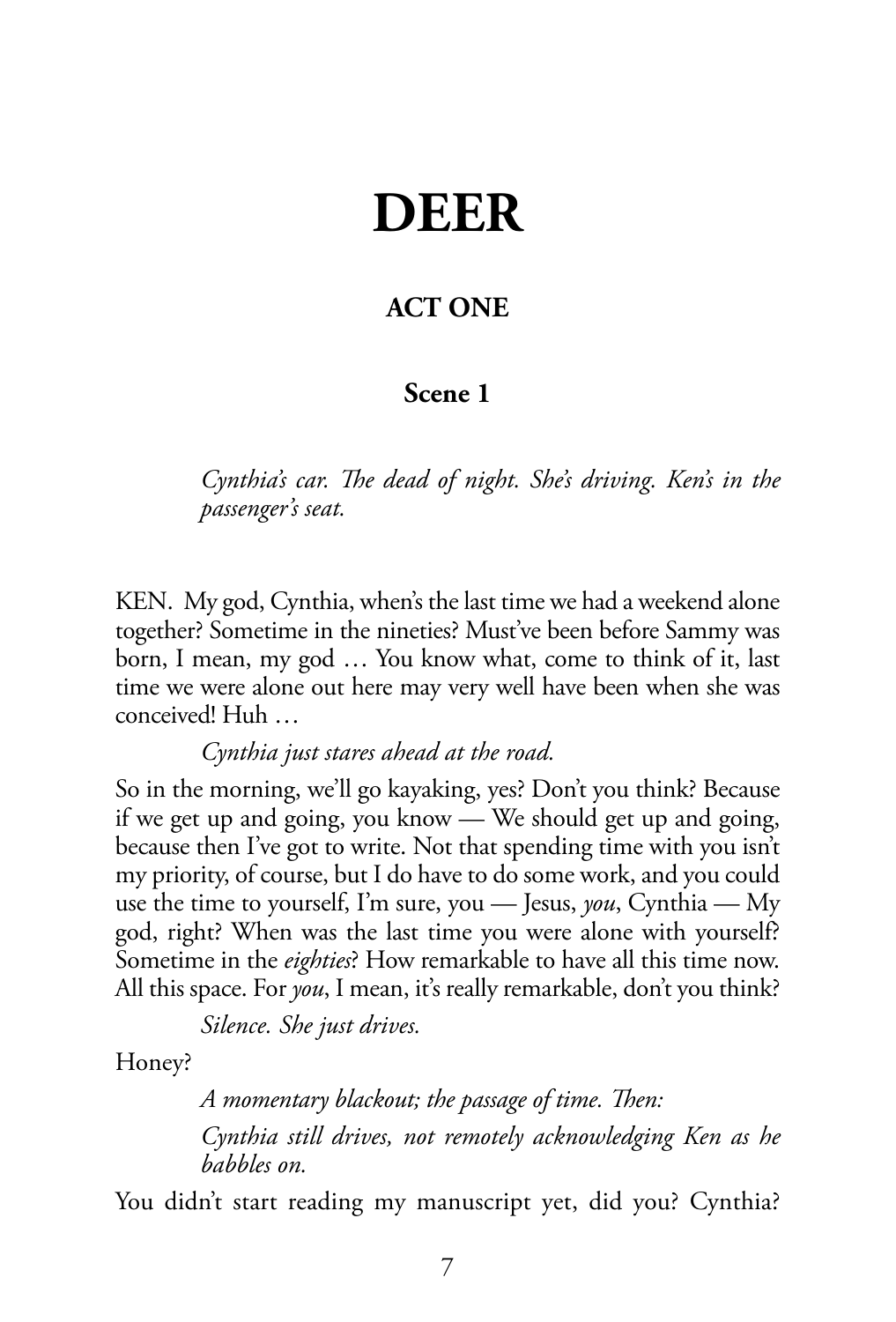Because you said you'd read it last week, that's what you said. And I don't want to be obnoxious, obviously you've been preoccupied with the funeral and everything, but — If you'd read it this weekend, that would really be helpful. Because you did say you'd — Did I tell you what it's about? I don't want to give it away, but I'm anxious to hear your — Well, I'll tell you: It's just a novella, and it's inspired by that story, that thing that happened in Nebraska last year, you remember that? That woman, she's walking along, on the street, talking on the phone, and a man on a motorcycle rides by, and the noise is so loud — so violently, deafeningly loud — that the woman on the phone — without thinking — She pulls out her handgun, and she's not even a big pro-gun person, but she had an incident, I think she got mugged once or something, so she got this little thing, she carries it around for protection. Anyway, she *shoots* the guy on the motorcycle! Just — as a reflex reaction to the noise, she shoots him! And then — Well, I shouldn't give away the rest, but that's what this new book is — the novella — a sort of fictionalization of that, about a woman who reacts this way to the noise. Someone who seems perfectly normal, perfectly together, and then she just snaps. And then how the people around her deal with it, after the fact, which is to say — Well I shouldn't — Alright, I'll give it away: She got off! In real life — in Nebraska, you remember? She's a free woman, walking around with her concealed weapon! So she gets off. In the book. The novella. But it's more complicated than that, of course, it always is. God, I really hate to give it away, but since you asked.

#### *Beat.*

But you'll read it this weekend, yes? Maybe after the kayaking? 'Cause you don't have anything else to do. Or tonight? You could read it tonight if you want, if you're really that interested.

#### *Another momentary blackout; more time has passed.*

You know … I've been doing the treadmill, Cynthia. Getting my stamina back. Feeling good, pretty good. And I haven't masturbated in, maybe … a week? You know what that means …

> *He grins sheepishly at Cynthia, who truly does not react; she just keeps staring straight ahead at the road.*

And I've been taking zinc. I feel like a young sprite. Like a frat boy, I'm telling you. Like a horny Swedish frat boy. I don't know why "Swedish," why "Swedish"? I just said that, but I don't know what the reference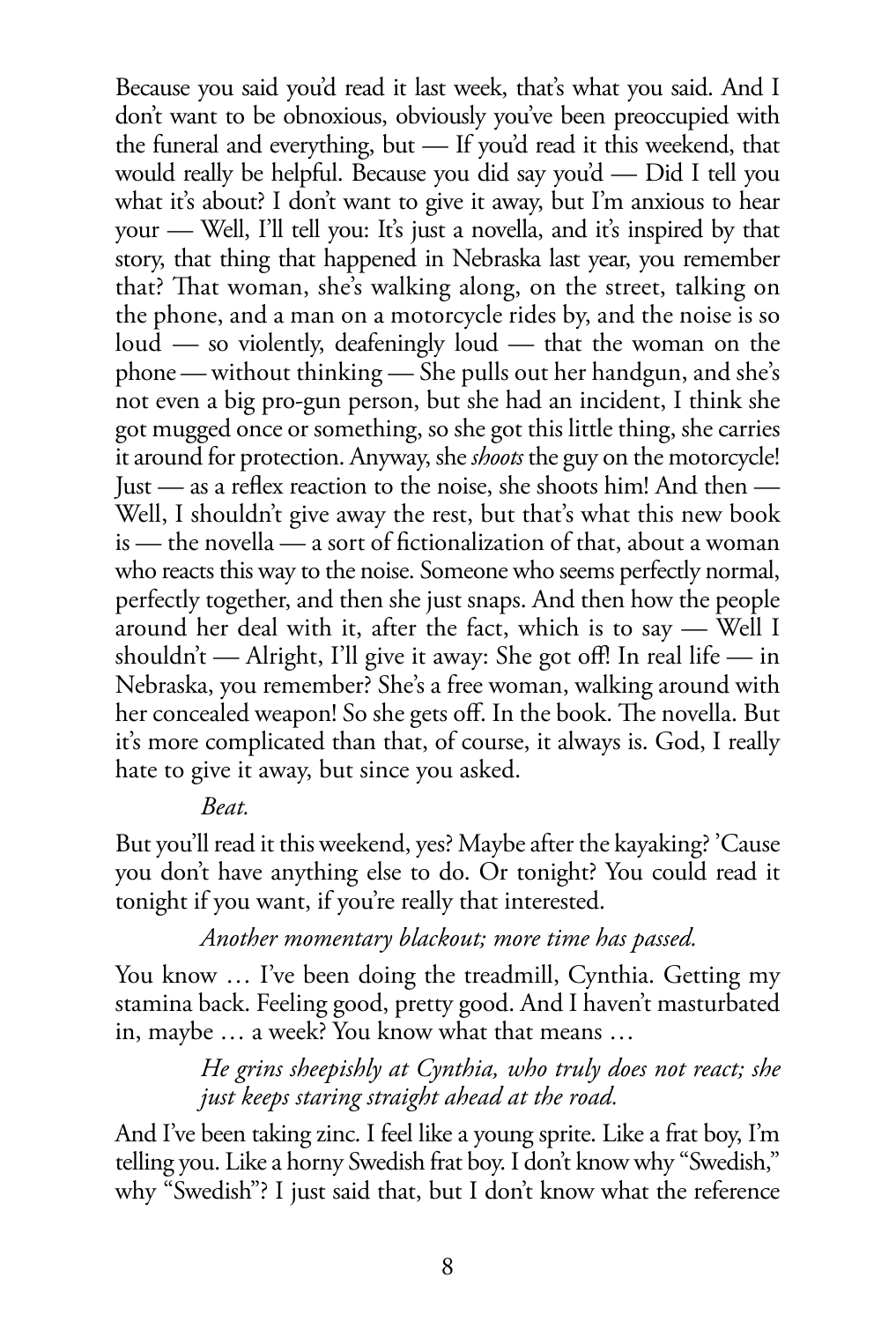is. Do they have frat boys in Scandinavia? You don't know, you've never been there. Anyway, I am ready to make love. To make *love*. To my *love*. Okay, I lied, I did masturbate, I did it yesterday, but only because I knew this was coming, tonight, and I was so anxious, you know, because it's been so long, I didn't want it to be too, you know — For *you*, I did it for *you*, Cynthia. See? I'm always looking out for you.

*And one more momentary blackout.* 

*Ken is now asleep, probably snoring, probably loudly. Cynthia's still driving. Suddenly, she screeches to a halt, gasping, and there's a jarring THUD. Ken wakes up startled, as if from a nightmare.*

*What?!*

CYNTHIA. Oh my god.

*Cynthia gets out of the car. A bleeding deer is on the ground in front of the car. (The animal is as disturbingly realistic as possible.) It's groaning horribly.*

Oh my god, shit.

KEN. Jesus, that *sound*.

*He gets out of the car.*

CYNTHIA. *Shit.* Shit, shit.

*Ken sees the deer.*

KEN. Oh, no. That's a shame.

CYNTHIA. Shit, it came out of *nowhere*.

KEN. At least it didn't go through the windshield, it could have killed us both.

CYNTHIA. Are you okay?

KEN. *I'm* okay, are *you* okay?

CYNTHIA. Oh my god, this is a nightmare. I'm okay. Fuck. Shit, Kenny, shit.

*She kneels down by the deer.*

KEN. No, don't —

CYNTHIA. I'm not gonna touch the blood, don't — Oh god, her eyes are open.

KEN. Oh, it's a *her*?

CYNTHIA. I can tell from the sound.

KEN. It's dying, honey. Get back in the —

CYNTHIA. Grab me the, uh — Will you get me the towel? In the back seat? There's a towel.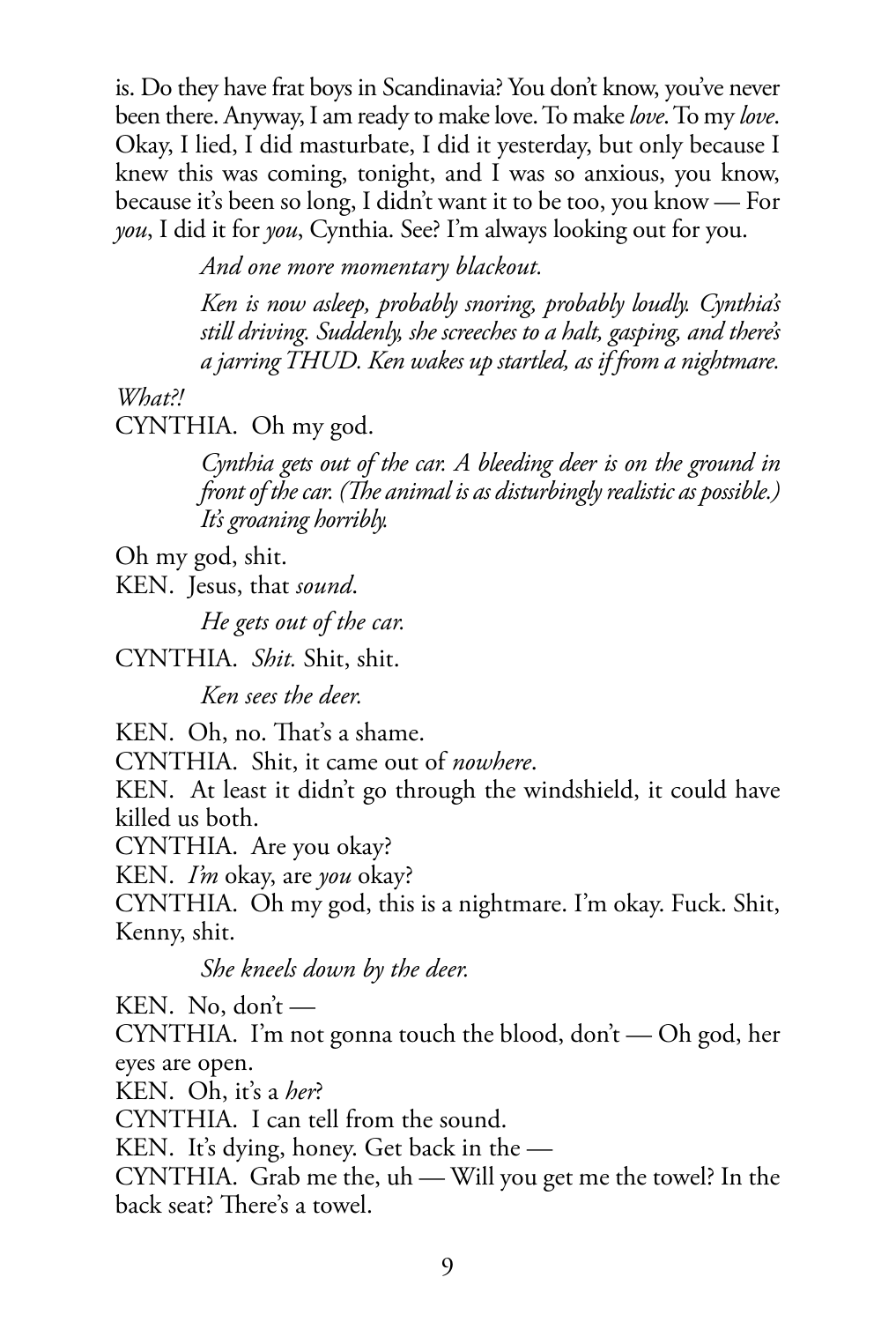KEN. For what?

CYNTHIA. For the blood, to stop the blood.

KEN. No, honey, you gotta let it die.

CYNTHIA. Of course I'm not gonna let it die; who *are* you?! She's bleeding, get the towel!

KEN. Don't yell at me, you don't always have to yell at —

CYNTHIA. *Kenny!*

KEN. *Alright*, alright.

*He goes to the back seat and grabs a towel. The groaning from the deer is intensifying.*

CYNTHIA. Come on, hurry!

KEN. I'm coming, I'm getting it.

CYNTHIA. She's losing blood, she won't —

KEN. Here, here. My god, that sound is excruciating.

*He hands her the towel, which she presses down on the deer.*

CYNTHIA. Oh, Jesus, poor thing, I'm so sorry, baby, I'm so sorry. KEN. Did it dart in —

CYNTHIA. I swear I didn't mean to, I would never —

KEN. Cynthia — Did it dart in front of the car?

CYNTHIA. Yes, out of nowhere!

KEN. Then it should be apologizing to *us*.

CYNTHIA. What?

KEN. For dragging us into its suicide attempt.

CYNTHIA. Excuse me?

KEN. I mean, look at your bumper. My god …

CYNTHIA. Hello, do you not see the bleeding animal in front of you?

KEN. It's not our fault if it ran into the middle of the street!

CYNTHIA. Ken — Come on — Help me get her up.

KEN. Just drive around it, we don't have to —

CYNTHIA. No, we've gotta take her with us.

KEN. What? Why?

CYNTHIA. If we leave her here, she'll die, and they'll take her to the wolf preserve, Ken, they'll throw her in the wolf preserve, and she'll be eaten by *wolves*!

KEN. Well don't the wolves have to eat?

CYNTHIA. That's an asinine thing to say. Help me get her up.

KEN. Cynthia — Get back in the car, honey.

*Cynthia's again down by the deer, talking to it:*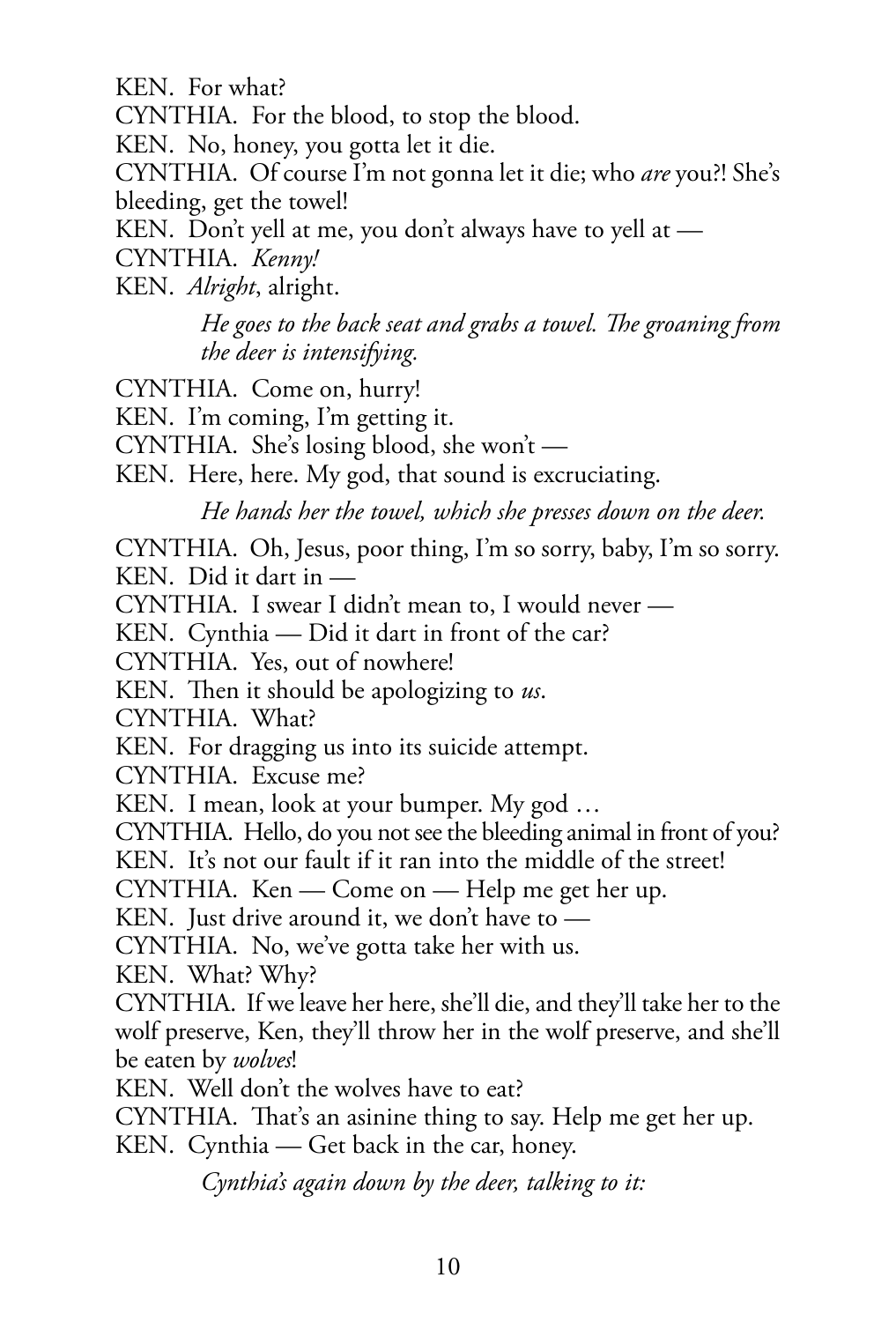CYNTHIA. Sshhh, I wanna take you home, but I don't think I should pick you up just yet.

KEN. Cynthia — Get back in the car.

CYNTHIA. I just want some of the bleeding to stop first, my love, sshhh …

KEN. Cynthia.

CYNTHIA. Oh, honey, I didn't mean it, I really didn't mean it, you sweet, sweet creature, you sweet deer, you … Doe … Doe-Doe …

KEN. Are you putting me on?

CYNTHIA. Doe the deer. Doe, that's what your name is. KEN. *Doe?*

CYNTHIA. Sure, like the deer in *The Sound of Music*, "Doe the deer." KEN. It's not — That's a song, it's a lyric, "Doe, *a* deer, a female deer."

CYNTHIA. Yes, that's why it's a good name, it's the female deer in *The Sound of Music*.

KEN. No — There is no deer in *The Sound of Music* — A "doe" is what you *call* a female deer.

CYNTHIA. But that was the name of their deer; didn't the kids have a —

KEN. No, they were Nazis, and the Nazis didn't —

CYNTHIA. They weren't *Nazis*.

KEN. Yes, they were Nazis, and the Nazis didn't have deer, and — CYNTHIA. They might've —

KEN. No, and that's not a female deer anyway.

CYNTHIA. How do you know?

KEN. Because it has a penis!

*Cynthia looks.*

CYNTHIA. That's the towel, Ken, it soaked up the blood.

KEN. What? I'm looking at a penis and two —

CYNTHIA. Doe-Doe, you poor thing, you poor baby, you make me hate myself so much.

*She reaches a hand out above the deer's head.*

KEN. No, do *not* —

*She touches the deer's face.*

Oh my god, don't touch the  $-$  Cynthia  $-$  What the hell are you  $-$ Come on, get up, get back in the —

*He puts his hands on her arm as if to help her up.* CYNTHIA. Don't touch me! *Help* me, don't touch me!